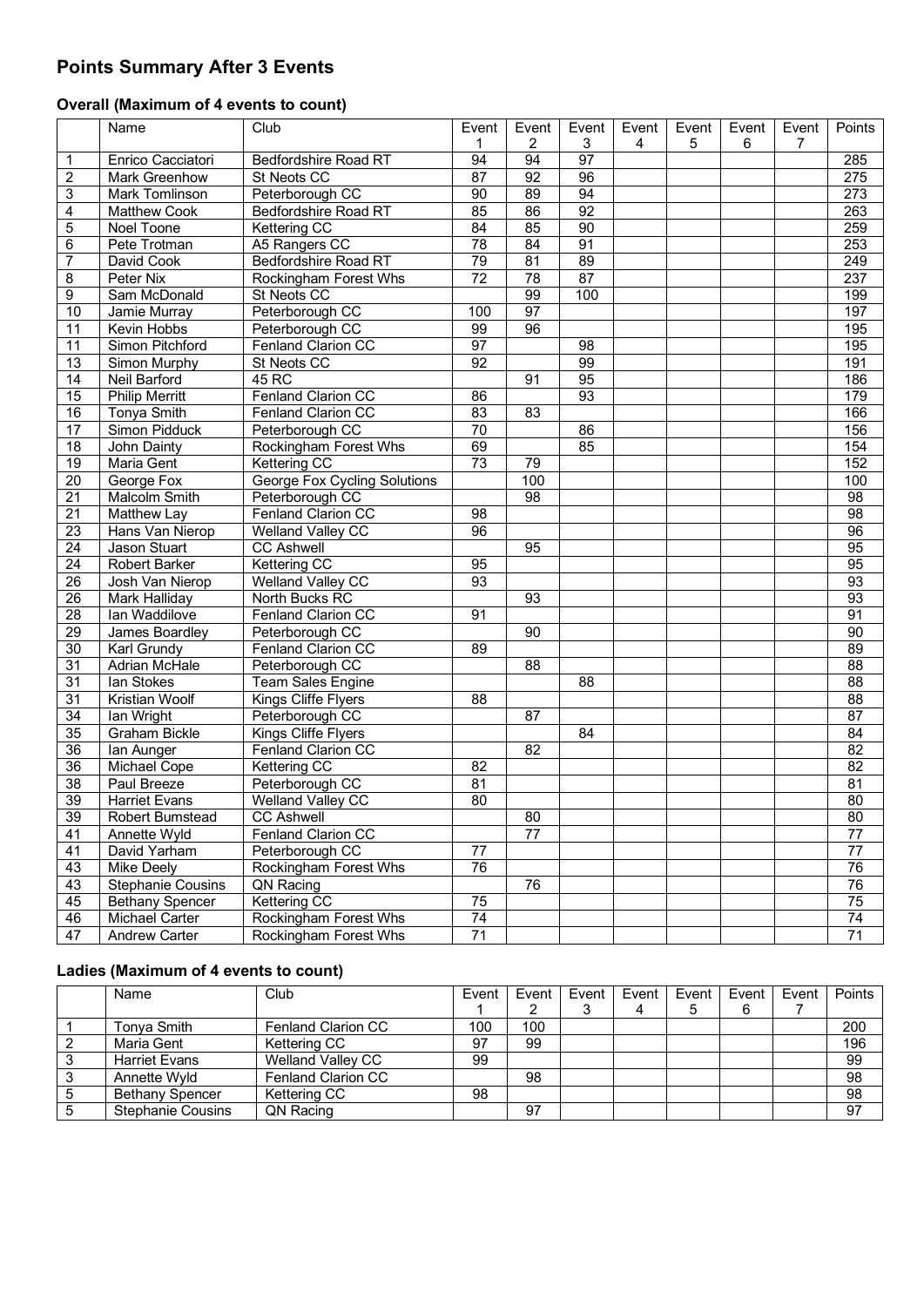#### **Juniors (Maximum of 4 events to count)**

| Name              | Club                            | Event | Event | Event | Event | Event | Event | -<br>Event | $\overline{\phantom{a}}$<br>Points |
|-------------------|---------------------------------|-------|-------|-------|-------|-------|-------|------------|------------------------------------|
|                   |                                 |       |       |       |       |       |       |            |                                    |
| Michael<br>Carter | <b>Forest Whs</b><br>Rockingham | 100   |       |       |       |       |       |            | 100                                |

#### **Juveniles (Maximum of 4 events to count)**

| Name                    | Club | Event | Event | Event | Event | Event | Event | Event | Points |
|-------------------------|------|-------|-------|-------|-------|-------|-------|-------|--------|
| rides<br>countina<br>N0 |      |       |       |       |       |       |       |       |        |

### **Masters A (Maximum of 4 events to count)**

|    | Name                 | Club                     | Event | Event | Event | Event | Event | Event | Event | Points |
|----|----------------------|--------------------------|-------|-------|-------|-------|-------|-------|-------|--------|
|    |                      |                          |       |       |       |       | 5     | 6     |       |        |
|    | Matthew Cook         | Bedfordshire Road RT     | 95    | 97    | 100   |       |       |       |       | 292    |
|    | Kevin Hobbs          | Peterborough CC          | 100   | 100   |       |       |       |       |       | 200    |
|    | James Boardley       | Peterborough CC          |       | 99    |       |       |       |       |       | 99     |
| 3  | Matthew Lay          | Fenland Clarion CC       | 99    |       |       |       |       |       |       | 99     |
| 5  | Hans Van Nierop      | <b>Welland Valley CC</b> | 98    |       |       |       |       |       |       | 98     |
| 5  | lan Wright           | Peterborough CC          |       | 98    |       |       |       |       |       | 98     |
|    | <b>Robert Barker</b> | Kettering CC             | 97    |       |       |       |       |       |       | 97     |
| 8  | Karl Grundy          | Fenland Clarion CC       | 96    |       |       |       |       |       |       | 96     |
| 9  | Mike Deely           | Rockingham Forest Whs    | 94    |       |       |       |       |       |       | 94     |
| 10 | <b>Andrew Carter</b> | Rockingham Forest Whs    | 93    |       |       |       |       |       |       | 93     |

#### **Masters B (Maximum of 4 events to count)**

|    | Name                 | Club               | Event | Event | Event | Event | Event | Event | Event | Points |
|----|----------------------|--------------------|-------|-------|-------|-------|-------|-------|-------|--------|
|    |                      |                    |       |       | 3     | 4     | 5     | 6     |       |        |
|    | <b>Mark Greenhow</b> | St Neots CC        | 99    | 97    | 99    |       |       |       |       | 295    |
|    | Simon Pitchford      | Fenland Clarion CC | 100   |       | 100   |       |       |       |       | 200    |
| 3  | Neil Barford         | 45 RC              |       | 96    | 98    |       |       |       |       | 194    |
|    | Simon Pidduck        | Peterborough CC    | 96    |       | 97    |       |       |       |       | 193    |
| 4  | Tonya Smith          | Fenland Clarion CC | 98    | 95    |       |       |       |       |       | 193    |
| 6  | Malcolm Smith        | Peterborough CC    |       | 100   |       |       |       |       |       | 100    |
|    | <b>Jason Stuart</b>  | <b>CC Ashwell</b>  |       | 99    |       |       |       |       |       | 99     |
| 8  | Mark Halliday        | North Bucks RC     |       | 98    |       |       |       |       |       | 98     |
| 9  | Paul Breeze          | Peterborough CC    | 97    |       |       |       |       |       |       | 97     |
| 10 | lan Aunger           | Fenland Clarion CC |       | 94    |       |       |       |       |       | 94     |

#### **Masters C (Maximum of 4 events to count)**

| Name                   | Club               | Event | Event | Event | Event I | Event | Event | Event | Points |
|------------------------|--------------------|-------|-------|-------|---------|-------|-------|-------|--------|
|                        |                    |       |       |       |         |       | 6     |       |        |
| Noel Toone             | Kettering CC       | 99    | 100   | 99    |         |       |       |       | 298    |
| <b>Philip Merritt</b>  | Fenland Clarion CC | 100   |       | 100   |         |       |       |       | 200    |
| <b>Robert Bumstead</b> | <b>CC Ashwell</b>  |       | 99    |       |         |       |       |       | 99     |
| Michael Cope           | Kettering CC       | 98    |       |       |         |       |       |       | 98     |
| lan Stokes             | Team Sales Engine  |       |       | 98    |         |       |       |       | 98     |

#### **Masters D (Maximum of 4 events to count)**

| Name                     | Club                        | Event | Event | Event | Event | Event | Event | Event | Points |
|--------------------------|-----------------------------|-------|-------|-------|-------|-------|-------|-------|--------|
|                          |                             |       |       |       | 4     | 5     | 6     |       |        |
| Pete Trotman             | A5 Rangers CC               | 98    | 100   | 100   |       |       |       |       | 298    |
| David Cook               | <b>Bedfordshire Road RT</b> | 99    | 99    | 99    |       |       |       |       | 297    |
| Ian Waddilove            | <b>Fenland Clarion CC</b>   | 100   |       |       |       |       |       |       | 100    |
| Annette Wyld             | <b>Fenland Clarion CC</b>   |       | 98    |       |       |       |       |       | 98     |
| Graham Bickle            | Kings Cliffe Flyers         |       |       | 98    |       |       |       |       | 98     |
| <b>Stephanie Cousins</b> | QN Racing                   |       | 97    |       |       |       |       |       | 97     |

### **Masters E (Maximum of 4 events to count)**

| Name         | Club                  | Event | Event | Event | Event | Event | Event | Event | Points |
|--------------|-----------------------|-------|-------|-------|-------|-------|-------|-------|--------|
|              |                       |       |       |       |       |       |       |       |        |
| Peter Nix    | Rockingham Forest Whs | 99    | 100   | 100   |       |       |       |       | 299    |
| John Dainty  | Rockingham Forest Whs | 98    |       | 99    |       |       |       |       | 197    |
| David Yarham | Peterborough CC       | 100   |       |       |       |       |       |       | 100    |